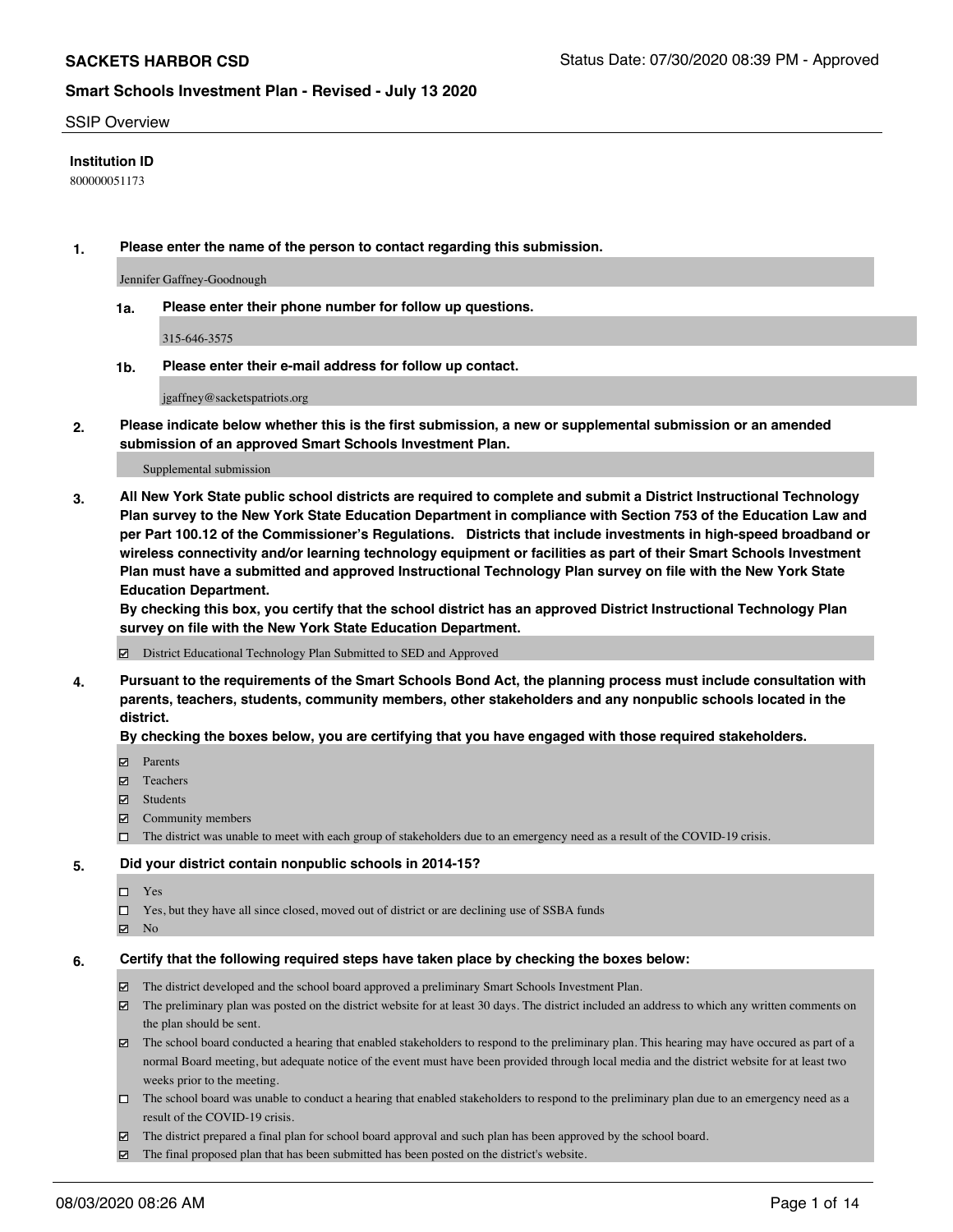SSIP Overview

**6a. Please upload the proposed Smart Schools Investment Plan (SSIP) that was posted on the district's website, along with any supporting materials. Note that this should be different than your recently submitted Educational Technology Survey. The Final SSIP, as approved by the School Board, should also be posted on the website and remain there during the course of the projects contained therein.**

SmartSchools Plan Yr 4.pdf

**6b. Enter the webpage address where the final Smart Schools Investment Plan is posted. The Plan should remain posted for the life of the included projects.**

http://www.sacketspatriots.org/common/pages/DisplayFile.aspx?itemId=8928499

**7. Please enter an estimate of the total number of students and staff that will benefit from this Smart Schools Investment Plan based on the cumulative projects submitted to date.**

500

**8. An LEA/School District may partner with one or more other LEA/School Districts to form a consortium to pool Smart Schools Bond Act funds for a project that meets all other Smart School Bond Act requirements. Each school district participating in the consortium will need to file an approved Smart Schools Investment Plan for the project and submit a signed Memorandum of Understanding that sets forth the details of the consortium including the roles of each respective district.**

 $\Box$  The district plans to participate in a consortium to partner with other school district(s) to implement a Smart Schools project.

## **9. Please enter the name and 6-digit SED Code for each LEA/School District participating in the Consortium.**

| Partner LEA/District | <b>ISED BEDS Code</b> |
|----------------------|-----------------------|
| (No Response)        | (No Response)         |

## **10. Please upload a signed Memorandum of Understanding with all of the participating Consortium partners.**

(No Response)

**11. Your district's Smart Schools Bond Act Allocation is:**

\$318,862

### **12. Final 2014-15 BEDS Enrollment to calculate Nonpublic Sharing Requirement**

|            | <b>Public Enrollment</b> | Nonpublic Enrollment | Total Enrollment | l Nonpublic Percentage |
|------------|--------------------------|----------------------|------------------|------------------------|
| Enrollment | 450                      |                      | 450.00           | 0.00                   |

**13. This table compares each category budget total, as entered in that category's page, to the total expenditures listed in the category's expenditure table. Any discrepancies between the two must be resolved before submission.**

|                                          | Sub-Allocations | <b>Expenditure Totals</b> | Difference |
|------------------------------------------|-----------------|---------------------------|------------|
| <b>School Connectivity</b>               | 0.00            | 0.00                      | 0.00       |
| Connectivity Projects for<br>Communities | 0.00            | 0.00                      | 0.00       |
| Classroom Technology                     | 48,152.00       | 48,152.00                 | 0.00       |
| Pre-Kindergarten Classrooms              | 0.00            | 0.00                      | 0.00       |
| Replace Transportable<br>Classrooms      | 0.00            | 0.00                      | 0.00       |
| High-Tech Security Features              | 0.00            | 0.00                      | 0.00       |
| Nonpublic Loan                           | 0.00            | 0.00                      | 0.00       |
| Totals:                                  |                 |                           |            |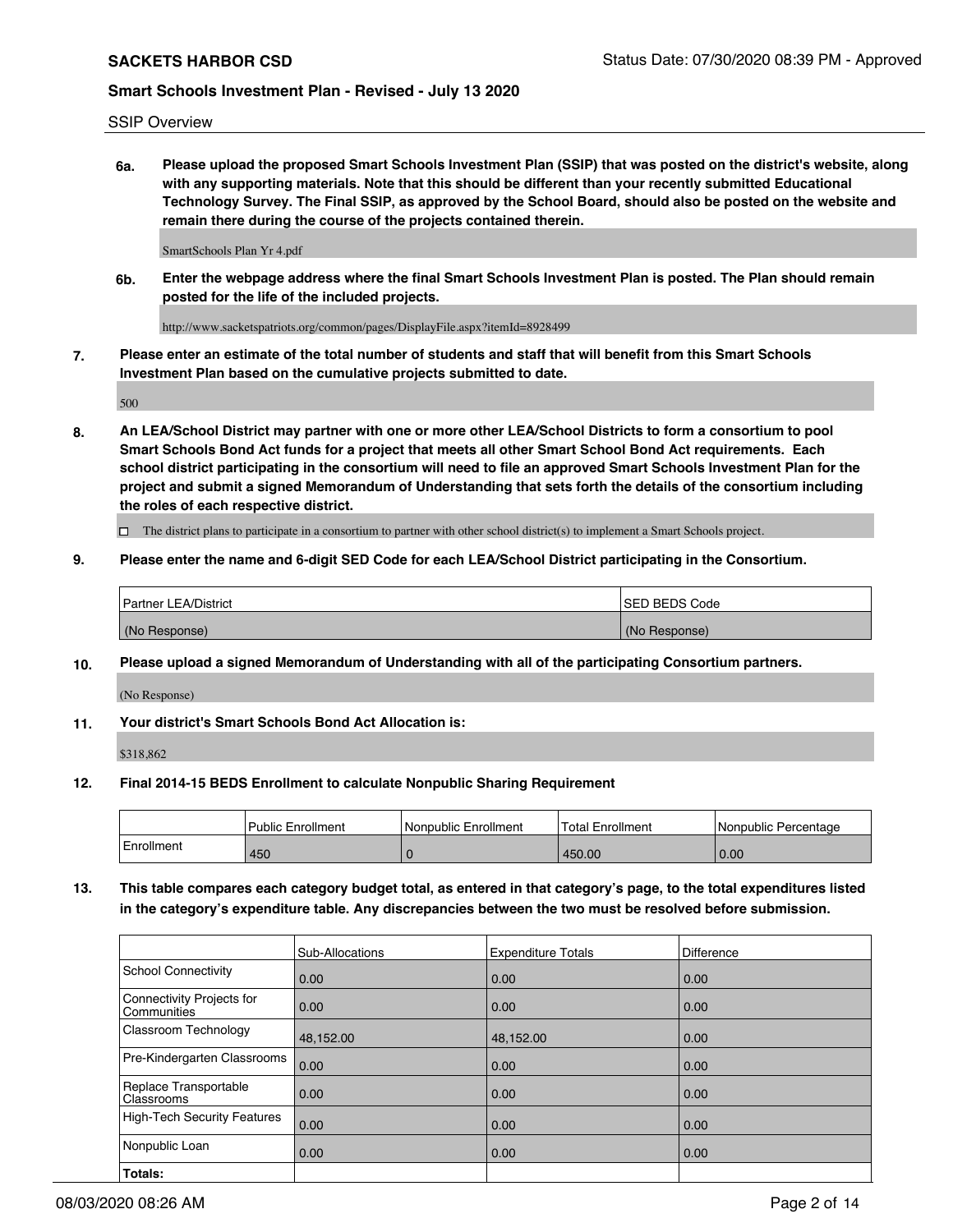SSIP Overview

| Sub-Allocations | Totals<br>Expenditure | Difference |
|-----------------|-----------------------|------------|
| 48,152          | 48,152                | O          |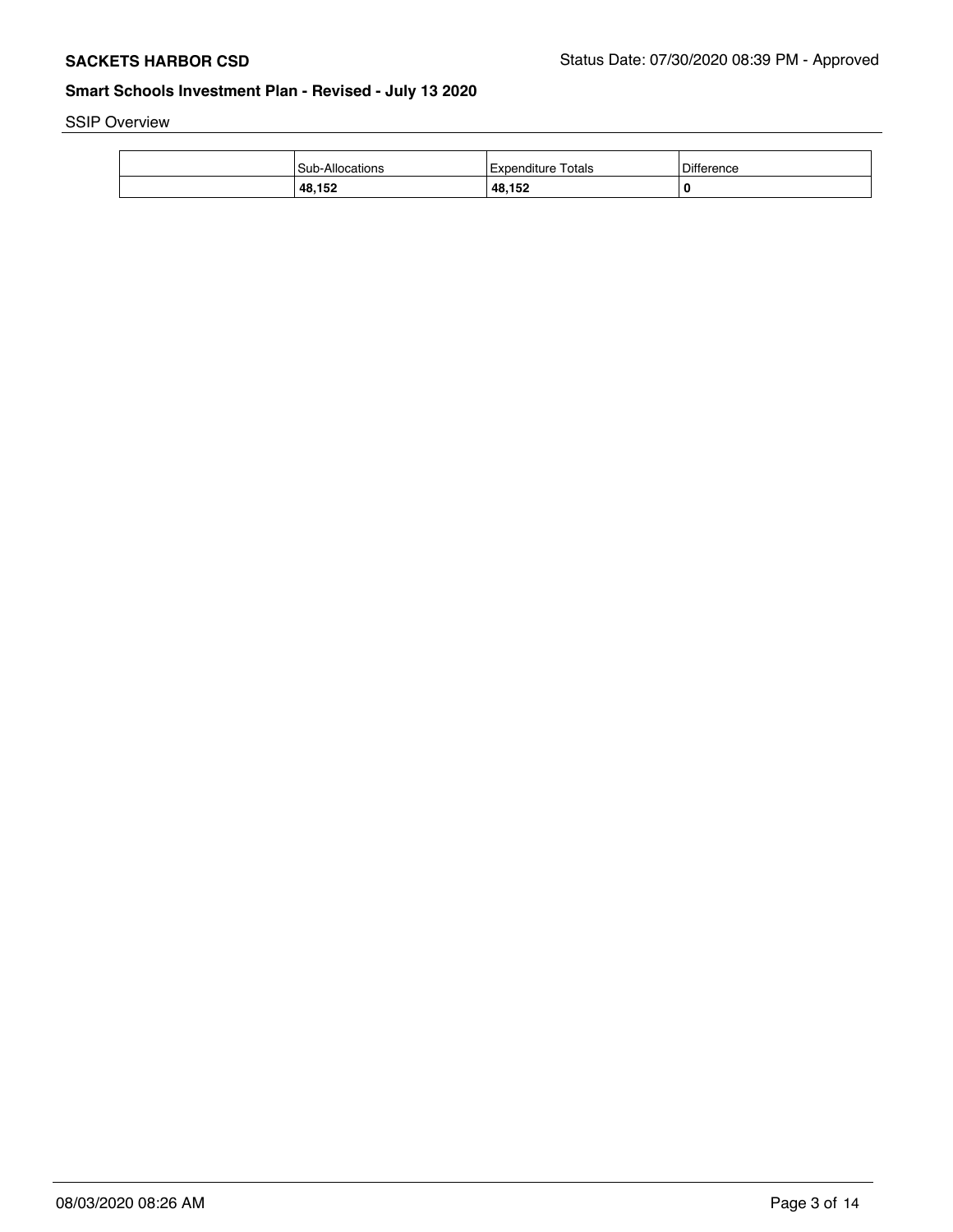School Connectivity

- **1. In order for students and faculty to receive the maximum benefit from the technology made available under the Smart Schools Bond Act, their school buildings must possess sufficient connectivity infrastructure to ensure that devices can be used during the school day. Smart Schools Investment Plans must demonstrate that:**
	- **• sufficient infrastructure that meets the Federal Communications Commission's 100 Mbps per 1,000 students standard currently exists in the buildings where new devices will be deployed, or**
	- **• is a planned use of a portion of Smart Schools Bond Act funds, or**
	- **• is under development through another funding source.**

**Smart Schools Bond Act funds used for technology infrastructure or classroom technology investments must increase the number of school buildings that meet or exceed the minimum speed standard of 100 Mbps per 1,000 students and staff within 12 months. This standard may be met on either a contracted 24/7 firm service or a "burstable" capability. If the standard is met under the burstable criteria, it must be:**

**1. Specifically codified in a service contract with a provider, and**

**2. Guaranteed to be available to all students and devices as needed, particularly during periods of high demand, such as computer-based testing (CBT) periods.**

**Please describe how your district already meets or is planning to meet this standard within 12 months of plan submission.**

(No Response)

**1a. If a district believes that it will be impossible to meet this standard within 12 months, it may apply for a waiver of this requirement, as described on the Smart Schools website. The waiver must be filed and approved by SED prior to submitting this survey.**

 $\Box$  By checking this box, you are certifying that the school district has an approved waiver of this requirement on file with the New York State Education Department.

**2. Connectivity Speed Calculator (Required). If the district currently meets the required speed, enter "Currently Met" in the last box: Expected Date When Required Speed Will be Met.**

|                  | l Number of   | Reauired Speed | Current Speed in | Expected Speed | Expected Date                       |
|------------------|---------------|----------------|------------------|----------------|-------------------------------------|
|                  | Students      | l in Mbps      | l Mbps           | to be Attained | When Required                       |
|                  |               |                |                  |                | Within 12 Months ISpeed Will be Met |
| Calculated Speed | (No Response) | 0.00           | (No Response)    | (No Response)  | (No Response)                       |

**3. Describe how you intend to use Smart Schools Bond Act funds for high-speed broadband and/or wireless connectivity projects in school buildings.**

(No Response)

**4. Describe the linkage between the district's District Instructional Technology Plan and how the proposed projects will improve teaching and learning. (There should be a link between your response to this question and your responses to Question 1 in Section IV - NYSED Initiatives Alignment: "Explain how the district use of instructional technology will serve as a part of a comprehensive and sustained effort to support rigorous academic standards attainment and performance improvement for students."** 

**Your answer should also align with your answers to the questions in Section II - Strategic Technology Planning and the associated Action Steps in Section III - Action Plan.)**

(No Response)

**5. If the district wishes to have students and staff access the Internet from wireless devices within the school building, or in close proximity to it, it must first ensure that it has a robust Wi-Fi network in place that has sufficient bandwidth to meet user demand.**

**Please describe how you have quantified this demand and how you plan to meet this demand.**

(No Response)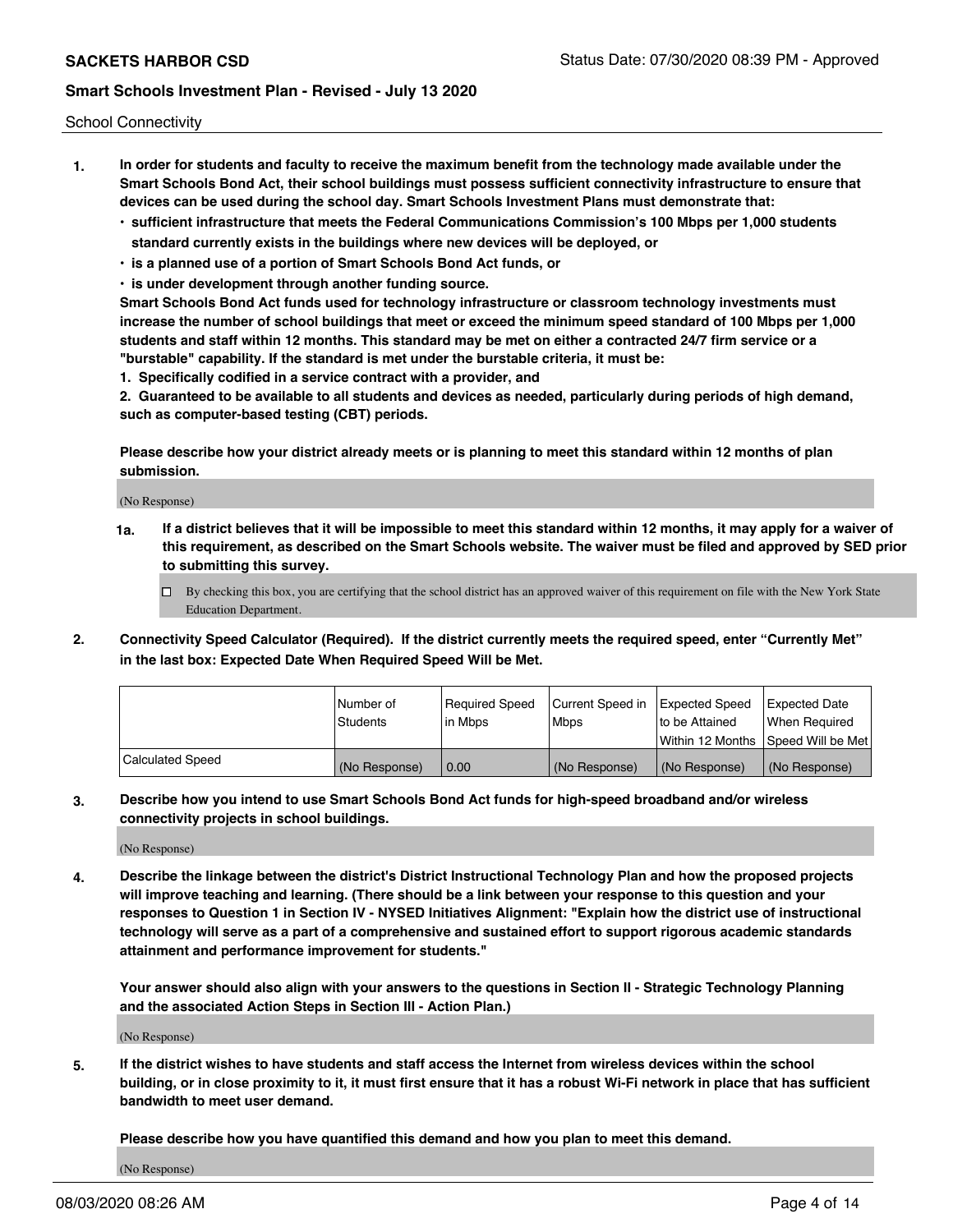School Connectivity

**6. Smart Schools plans with any expenditures in the School Connectivity category require a project number from the Office of Facilities Planning. Districts must submit an SSBA LOI and receive project numbers prior to submitting the SSIP. As indicated on the LOI, some projects may be eligible for a streamlined review and will not require a building permit.**

**Please indicate on a separate row each project number given to you by the Office of Facilities Planning.**

| Project Number |  |
|----------------|--|
| (No Response)  |  |

**7. Certain high-tech security and connectivity infrastructure projects may be eligible for an expedited review process as determined by the Office of Facilities Planning.**

## **Was your project deemed eligible for streamlined review?**

(No Response)

### **8. Include the name and license number of the architect or engineer of record.**

| Name          | License Number |
|---------------|----------------|
| (No Response) | (No Response)  |

### **9. Public Expenditures – Loanable (Counts toward the nonpublic loan calculation)**

| Select the allowable expenditure type.<br>Repeat to add another item under each type. | <b>PUBLIC</b> Items to be<br>l Purchased | Quantity             | Cost Per Item    | <b>Total Cost</b> |
|---------------------------------------------------------------------------------------|------------------------------------------|----------------------|------------------|-------------------|
| (No Response)                                                                         | (No Response)                            | l (No<br>l Response) | (No<br>Response) | 0.00              |
|                                                                                       |                                          | 0                    | 0.00             |                   |

## **10. Public Expenditures – Non-Loanable (Does not count toward nonpublic loan calculation)**

| Select the allowable expenditure | <b>PUBLIC</b> Items to be purchased | Quantity      | Cost per Item | <b>Total Cost</b> |
|----------------------------------|-------------------------------------|---------------|---------------|-------------------|
| type.                            |                                     |               |               |                   |
| Repeat to add another item under |                                     |               |               |                   |
| each type.                       |                                     |               |               |                   |
| (No Response)                    | (No Response)                       | (No Response) | (No Response) | 0.00              |
|                                  |                                     |               | 0.00          |                   |

### **11. Final 2014-15 BEDS Enrollment to calculate Nonpublic Sharing Requirement (no changes allowed.)**

|            | Public Enrollment | Nonpublic Enrollment | Total Enrollment | l Nonpublic Percentage |
|------------|-------------------|----------------------|------------------|------------------------|
| Enrollment | 450               |                      | 450.00           | 0.00                   |

### **12. Total Public Budget - Loanable (Counts toward the nonpublic loan calculation)**

|                                                      | l Public Allocations | <b>Estimated Nonpublic Loan</b><br>Amount | Estimated Total Sub-Allocations |
|------------------------------------------------------|----------------------|-------------------------------------------|---------------------------------|
| Network/Access Costs                                 | (No Response)        | 0.00                                      | 0.00                            |
| School Internal Connections and<br><b>Components</b> | (No Response)        | 0.00                                      | 0.00                            |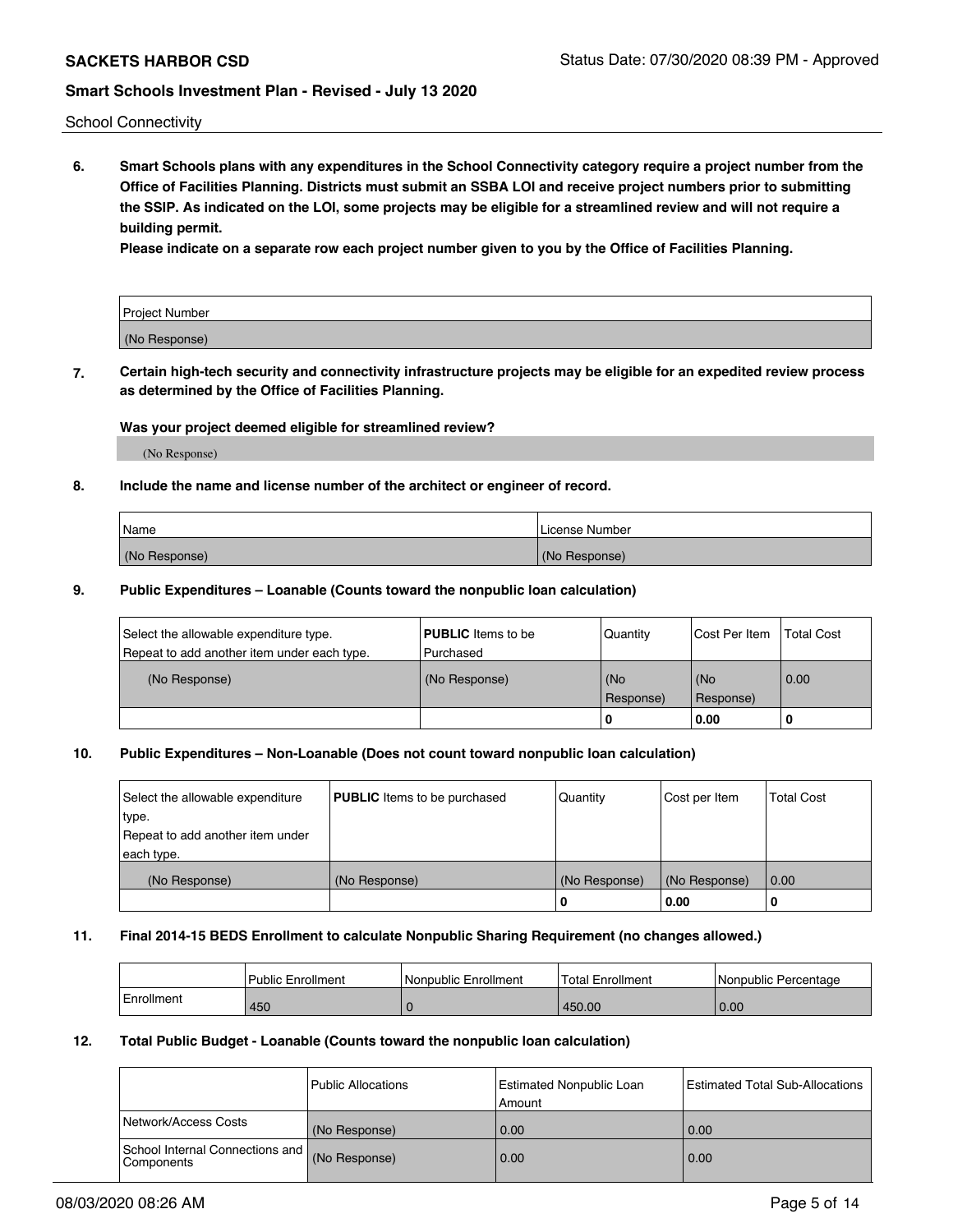School Connectivity

|         | Public Allocations | <b>Estimated Nonpublic Loan</b><br>Amount | <b>Estimated Total Sub-Allocations</b> |
|---------|--------------------|-------------------------------------------|----------------------------------------|
| ∣Other  | (No Response)      | 0.00                                      | 0.00                                   |
| Totals: | 0.00               |                                           | O                                      |

## **13. Total Public Budget – Non-Loanable (Does not count toward the nonpublic loan calculation)**

|                                            | Sub-<br>Allocation |
|--------------------------------------------|--------------------|
| Network/Access Costs                       | (No Response)      |
| Outside Plant Costs                        | (No Response)      |
| School Internal Connections and Components | (No Response)      |
| <b>Professional Services</b>               | (No Response)      |
| Testing                                    | (No Response)      |
| <b>Other Upfront Costs</b>                 | (No Response)      |
| Other Costs                                | (No Response)      |
| Totals:                                    | 0.00               |

## **14. School Connectivity Totals**

|                          | Total Sub-Allocations |
|--------------------------|-----------------------|
| Total Loanable Items     | 0.00                  |
| Total Non-Ioanable Items | 0.00                  |
| Totals:                  | 0                     |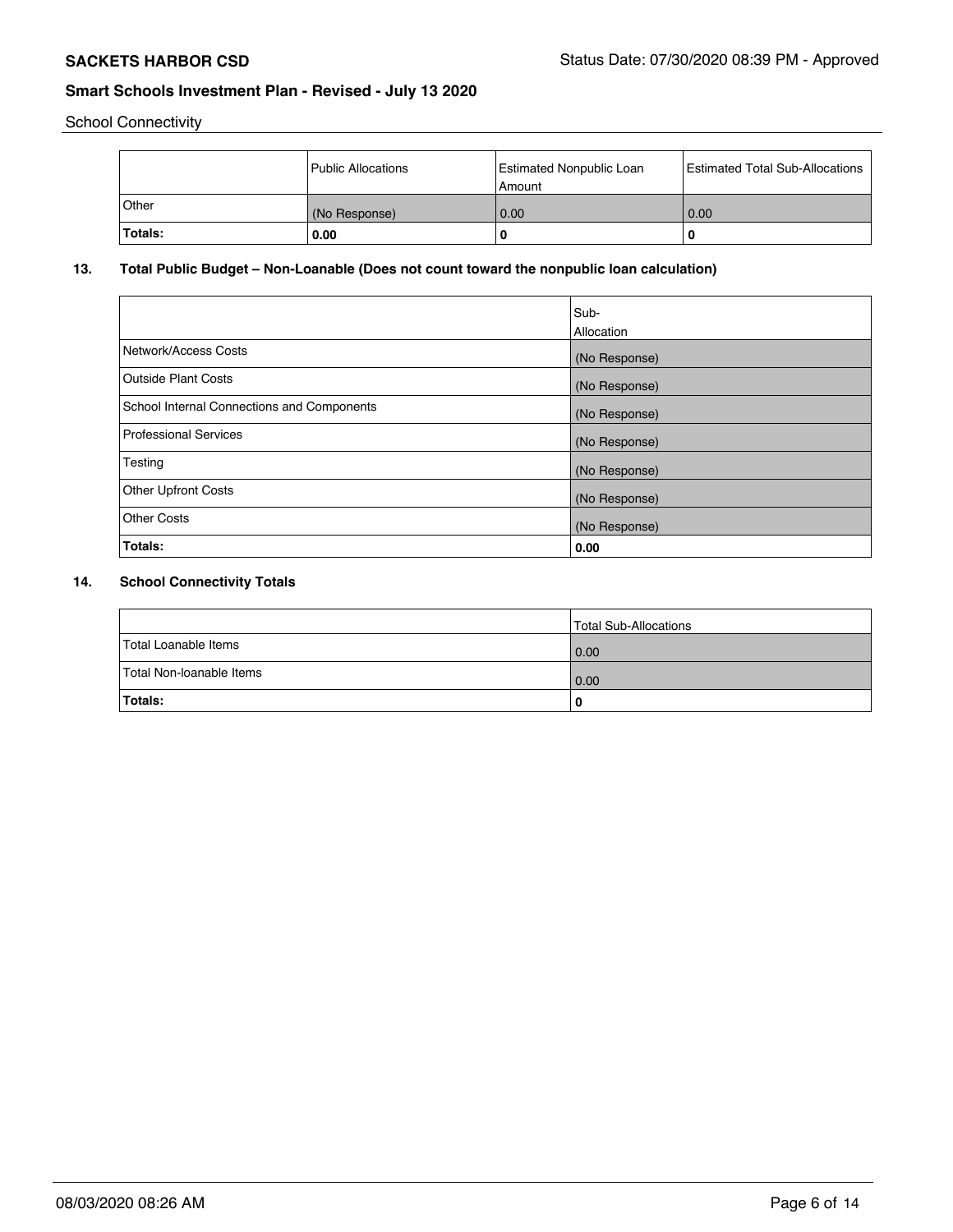Community Connectivity (Broadband and Wireless)

**1. Describe how you intend to use Smart Schools Bond Act funds for high-speed broadband and/or wireless connectivity projects in the community.**

(No Response)

**2. Please describe how the proposed project(s) will promote student achievement and increase student and/or staff access to the Internet in a manner that enhances student learning and/or instruction outside of the school day and/or school building.**

(No Response)

**3. Community connectivity projects must comply with all the necessary local building codes and regulations (building and related permits are not required prior to plan submission).**

 $\Box$  I certify that we will comply with all the necessary local building codes and regulations.

**4. Please describe the physical location of the proposed investment.**

(No Response)

**5. Please provide the initial list of partners participating in the Community Connectivity Broadband Project, along with their Federal Tax Identification (Employer Identification) number.**

| <b>Project Partners</b> | l Federal ID # |
|-------------------------|----------------|
| (No Response)           | (No Response)  |

**6. Please detail the type, quantity, per unit cost and total cost of the eligible items under each sub-category.**

| Select the allowable expenditure | Item to be purchased | Quantity      | Cost per Item | <b>Total Cost</b> |
|----------------------------------|----------------------|---------------|---------------|-------------------|
| type.                            |                      |               |               |                   |
| Repeat to add another item under |                      |               |               |                   |
| each type.                       |                      |               |               |                   |
| (No Response)                    | (No Response)        | (No Response) | (No Response) | 0.00              |
|                                  |                      | o             | 0.00          | 0                 |

**7. If you are submitting an allocation for Community Connectivity, complete this table.**

**Note that the calculated Total at the bottom of the table must equal the Total allocation for this category that you entered in the SSIP Overview overall budget.**

|                                    | Sub-Allocation |
|------------------------------------|----------------|
| Network/Access Costs               | (No Response)  |
| <b>Outside Plant Costs</b>         | (No Response)  |
| <b>Tower Costs</b>                 | (No Response)  |
| <b>Customer Premises Equipment</b> | (No Response)  |
| <b>Professional Services</b>       | (No Response)  |
| Testing                            | (No Response)  |
| <b>Other Upfront Costs</b>         | (No Response)  |
| <b>Other Costs</b>                 | (No Response)  |
| Totals:                            | 0.00           |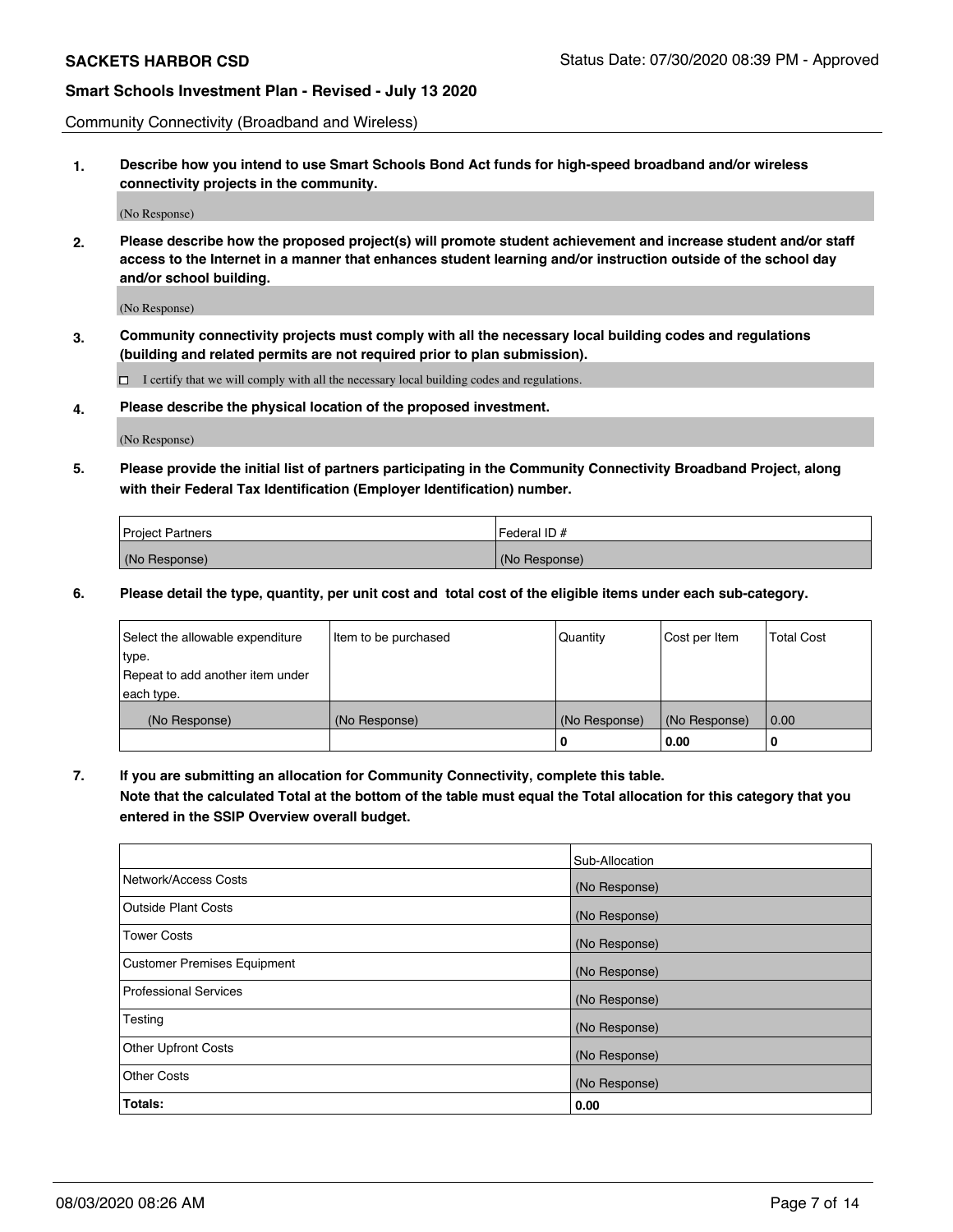### Classroom Learning Technology

**1. In order for students and faculty to receive the maximum benefit from the technology made available under the Smart Schools Bond Act, their school buildings must possess sufficient connectivity infrastructure to ensure that devices can be used during the school day. Smart Schools Investment Plans must demonstrate that sufficient infrastructure that meets the Federal Communications Commission's 100 Mbps per 1,000 students standard currently exists in the buildings where new devices will be deployed, or is a planned use of a portion of Smart Schools Bond Act funds, or is under development through another funding source. Smart Schools Bond Act funds used for technology infrastructure or classroom technology investments must increase the number of school buildings that meet or exceed the minimum speed standard of 100 Mbps per 1,000 students and staff within 12 months. This standard may be met on either a contracted 24/7 firm service or a "burstable" capability. If the standard is met under the burstable criteria, it must be: 1. Specifically codified in a service contract with a provider, and**

**2. Guaranteed to be available to all students and devices as needed, particularly during periods of high demand,**

**such as computer-based testing (CBT) periods. Please describe how your district already meets or is planning to meet this standard within 12 months of plan submission.**

Sackets Harbor Central School is already in compliance with the Federal Communications Commission minimum speed standard of 100 Mbps per 1,000 students. The network infrastructure of the school district combined with the internet speed of our ISP allow the district to meet these requirements.

- **1a. If a district believes that it will be impossible to meet this standard within 12 months, it may apply for a waiver of this requirement, as described on the Smart Schools website. The waiver must be filed and approved by SED prior to submitting this survey.**
	- $\Box$  By checking this box, you are certifying that the school district has an approved waiver of this requirement on file with the New York State Education Department.
- **2. Connectivity Speed Calculator (Required). If the district currently meets the required speed, enter "Currently Met" in the last box: Expected Date When Required Speed Will be Met.**

|                  | Number of | Reauired Speed | Current Speed in | Expected Speed     | <b>Expected Date</b> |
|------------------|-----------|----------------|------------------|--------------------|----------------------|
|                  | Students  | lin Mbps       | <b>Mbps</b>      | Ito be Attained    | When Reauired        |
|                  |           |                |                  | l Within 12 Months | Speed Will be Met    |
| Calculated Speed | 452       | 45.20          | 1.000            | (No Response)      | (No Response)        |

**3. If the district wishes to have students and staff access the Internet from wireless devices within the school building, or in close proximity to it, it must first ensure that it has a robust Wi-Fi network in place that has sufficient bandwidth to meet user demand.**

**Please describe how you have quantified this demand and how you plan to meet this demand.**

The Sackets Harbor Central School District purchased and deployed a wireless umbrella system 2 years ago spreading wireless internet access throughout the building. Prior to purchase, the specifications of the network were customized to ensure the proper bandwidth and speed were attainable to support anticipated network traffic.

**4. All New York State public school districts are required to complete and submit an Instructional Technology Plan survey to the New York State Education Department in compliance with Section 753 of the Education Law and per Part 100.12 of the Commissioner's Regulations.**

**Districts that include educational technology purchases as part of their Smart Schools Investment Plan must have a submitted and approved Instructional Technology Plan survey on file with the New York State Education Department.**

By checking this box, you are certifying that the school district has an approved Instructional Technology Plan survey on file with the New York State Education Department.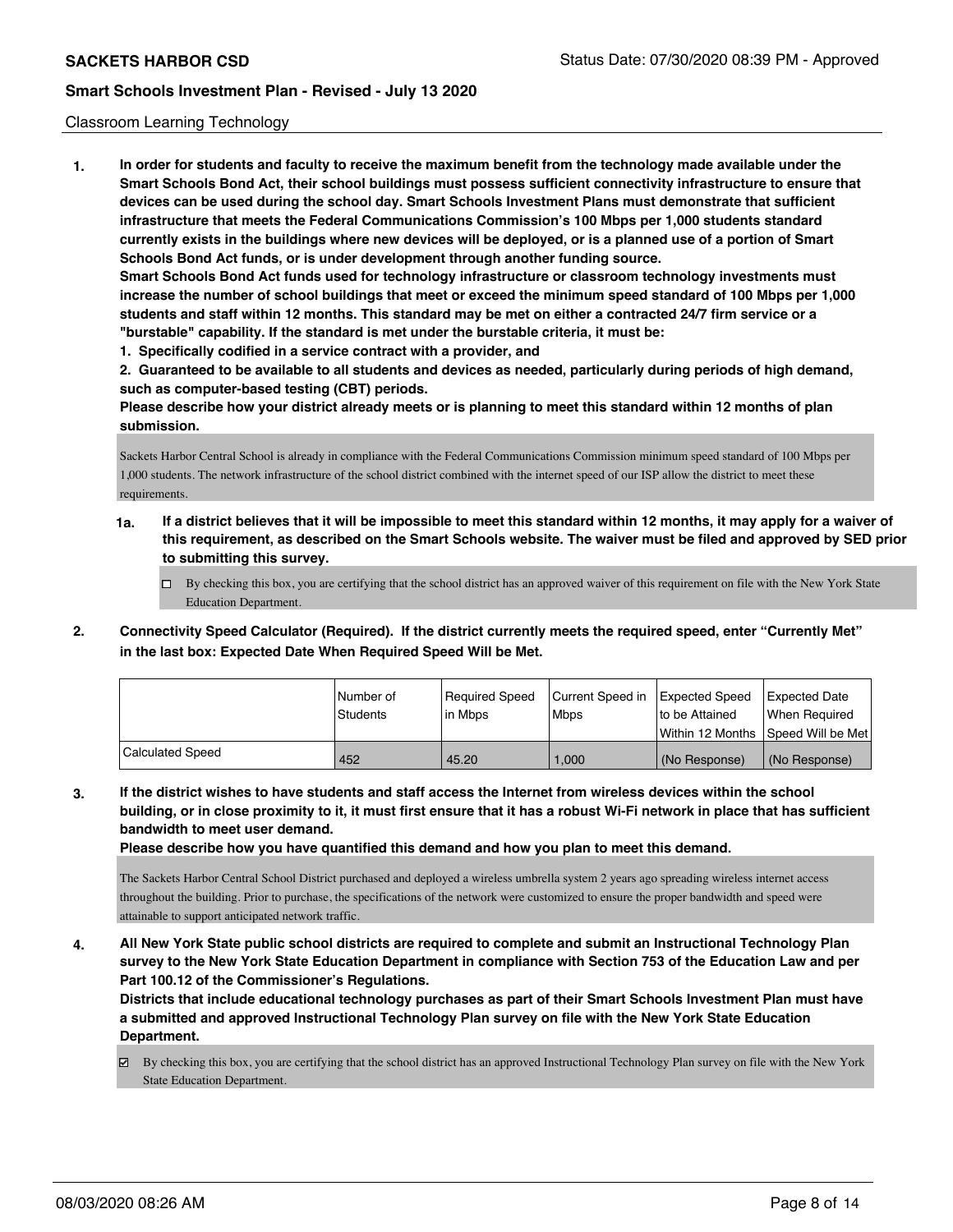### Classroom Learning Technology

**5. Describe the devices you intend to purchase and their compatibility with existing or planned platforms or systems. Specifically address the adequacy of each facility's electrical, HVAC and other infrastructure necessary to install and support the operation of the planned technology.**

The Sackets Harbor Central School intends to purchase the following devices using our Smart Schools allocation: • Chromebooks/Laptops - Allow teachers and students to work seamlessly with their Google environment resources and provide a better experience browsing the web for research projects and utilizing education driven games that enhance learning. These will replace aging and unreliable chromebooks/laptops. \*Please note, our plan is to extend the funds over 8-10 years to ensure we have an appropriate replacement cycle in place. All of the devices will be contained in charging carts or stations to be stored in designated locations confirmed to have an adequate electrical supply. All laptops' batteries will be consistently charged to be ready for student and/or staff use. All classrooms have numerous outlets to permit electrical supply for interactive boards and for the charging carts or stations should they be located temporarily in these locations.

### **6. Describe how the proposed technology purchases will:**

- **> enhance differentiated instruction;**
- **> expand student learning inside and outside the classroom;**
- **> benefit students with disabilities and English language learners; and**
- **> contribute to the reduction of other learning gaps that have been identified within the district.**

**The expectation is that districts will place a priority on addressing the needs of students who struggle to succeed in a rigorous curriculum. Responses in this section should specifically address this concern and align with the district's Instructional Technology Plan (in particular Question 2 of E. Curriculum and Instruction: "Does the district's instructional technology plan address the needs of students with disabilities to ensure equitable access to instruction, materials and assessments?" and Question 3 of the same section: "Does the district's instructional technology plan address the provision of assistive technology specifically for students with disabilities to ensure access to and participation in the general curriculum?")**

**In addition, describe how the district ensures equitable access to instruction, materials and assessments and participation in the general curriculum for both SWD and English Language Learners/Multilingual Learners (ELL/MLL) students.**

The proposed technology will enhance differentiated instruction, expand student learning, benefit students with disabilities and English Language Learners, and contribute to the reduction of other learning gaps that have been identified within the district. Laptops and Chromebooks and the associated Google Apps for Education (GSuite), have proven to have a positive impact on student learning. Chromebooks utilize the power of the web to help students explore, discover, collaborate, and learn. The Internet allows students the resources and tools to accommodate different types of learners. One of the greatest benefits of the Chromebooks is that learning can take place anywhere and at any time. Due to COVID-19 the district's need for staff and students to have access at home. With the Chromebooks, Google Drive, Gmail, and other Google products can be accessed from school or home. The Chromebooks will also be used to enhance our district's special education, academic intervention, and response to intervention services. The Chromebooks will support our English Language Learners by enabling students to have materials translated for them and have materials read aloud to them. This will increase their comprehension and understanding of the English language. The increase in the number of personal laptops also supports the transition to computer-based testing.

**7. Where appropriate, describe how the proposed technology purchases will enhance ongoing communication with parents and other stakeholders and help the district facilitate technology-based regional partnerships, including distance learning and other efforts.**

The Sackets Harbor Central School District prides itself on the use of technology to improve the home/school connection. The incorporation of these devices have the potential to enhance ongoing communication with parents and other stakeholders. Chromebooks have apps and programs which allow parents/guardians to see what projects and/or skills their children are working on. Parents will have more of an opportunity to directly assist their child on the home front. Due to COVID-19, our district needs to become a 1:1 district faster than originally anticipated. In order to ensure equitable access to distance learning opportunities we need to provide every student with a device.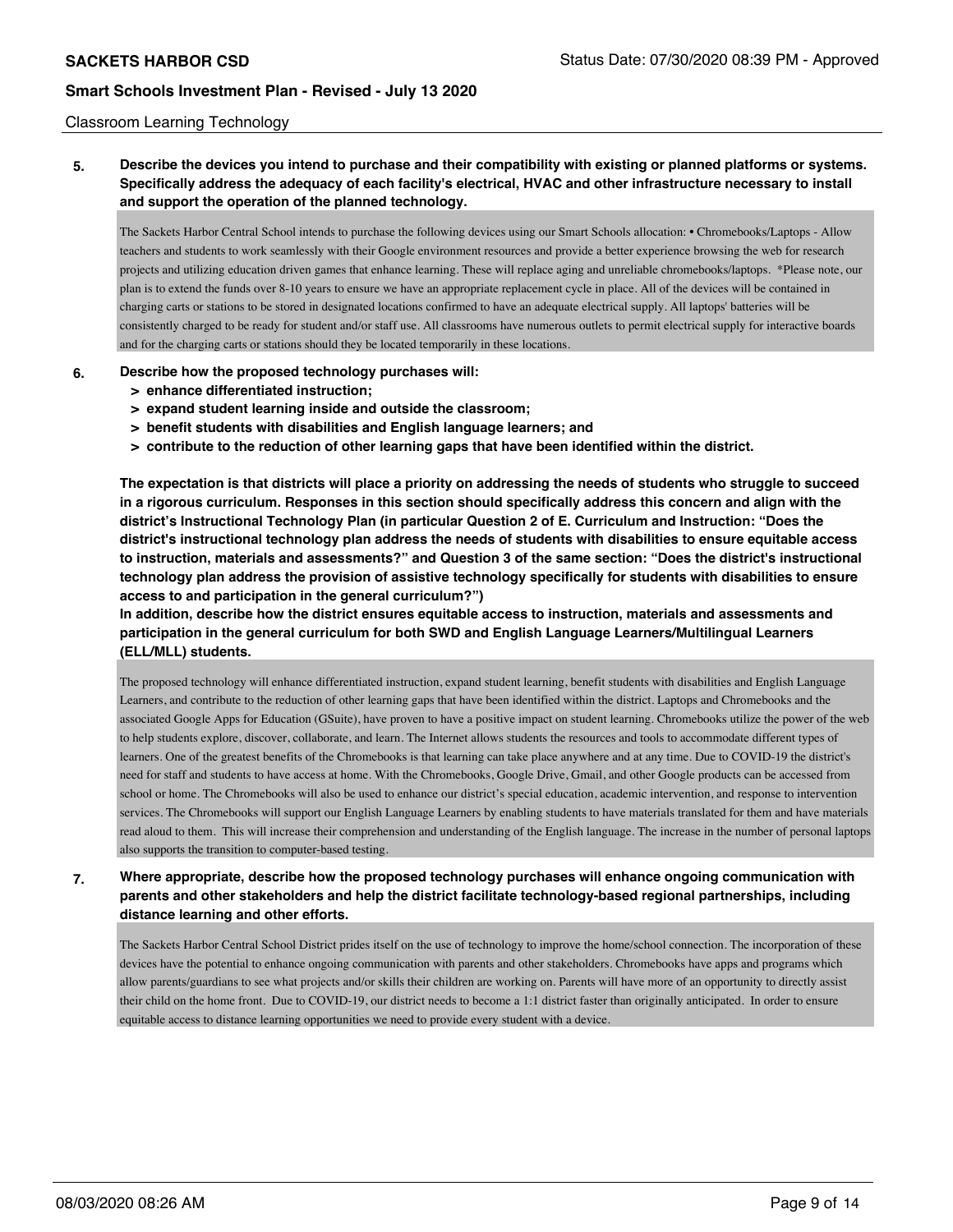### Classroom Learning Technology

**8. Describe the district's plan to provide professional development to ensure that administrators, teachers and staff can employ the technology purchased to enhance instruction successfully.**

**Note: This response should be aligned and expanded upon in accordance with your district's response to Question 1 of F. Professional Development of your Instructional Technology Plan: "Please provide a summary of professional development offered to teachers and staff, for the time period covered by this plan, to support technology to enhance teaching and learning. Please include topics, audience and method of delivery within your summary."**

In accordance with the Sackets Harbor Central School Technology Plan, we plan to provide quality professional development to ensure that administrators, teachers, and staff can employ the devices to enhance teaching and learning. The professional development will occur in a variety of ways throughout the time period of implementation and evaluation. We will utilize both external and internal resources to meet our professional development needs.

Chromebook/Google for Education Professional Development for Teachers and Administrators

We will use K-12 faculty meeting to provide professional development opportunities which will be provided by our technology coordinator and/or teachers sharing best practices. Classroom consultation will be provided by technology coordinator and/or MORIC Model Schools Technology Integration Peer-to-peer support. Online professional development will be provided by Google for Education and Google Apps for Education. We will also include job-embedded professional development opportunities for all staff.

- **9. Districts must contact one of the SUNY/CUNY teacher preparation programs listed on the document on the left side of the page that supplies the largest number of the district's new teachers to request advice on innovative uses and best practices at the intersection of pedagogy and educational technology.**
	- By checking this box, you certify that you have contacted the SUNY/CUNY teacher preparation program that supplies the largest number of your new teachers to request advice on these issues.

### **9a. Please enter the name of the SUNY or CUNY Institution that you contacted.**

SUNY Potsdam

**9b. Enter the primary Institution phone number.**

### 315-267-2670

**9c. Enter the name of the contact person with whom you consulted and/or will be collaborating with on innovative uses of technology and best practices.**

Tony Betrus

- **10. To ensure the sustainability of technology purchases made with Smart Schools funds, districts must demonstrate a long-term plan to maintain and replace technology purchases supported by Smart Schools Bond Act funds. This sustainability plan shall demonstrate a district's capacity to support recurring costs of use that are ineligible for Smart Schools Bond Act funding such as device maintenance, technical support, Internet and wireless fees, maintenance of hotspots, staff professional development, building maintenance and the replacement of incidental items. Further, such a sustainability plan shall include a long-term plan for the replacement of purchased devices and equipment at the end of their useful life with other funding sources.**
	- $\boxtimes$  By checking this box, you certify that the district has a sustainability plan as described above.
- **11. Districts must ensure that devices purchased with Smart Schools Bond funds will be distributed, prepared for use, maintained and supported appropriately. Districts must maintain detailed device inventories in accordance with generally accepted accounting principles.**

By checking this box, you certify that the district has a distribution and inventory management plan and system in place.

**12. Please detail the type, quantity, per unit cost and total cost of the eligible items under each sub-category.**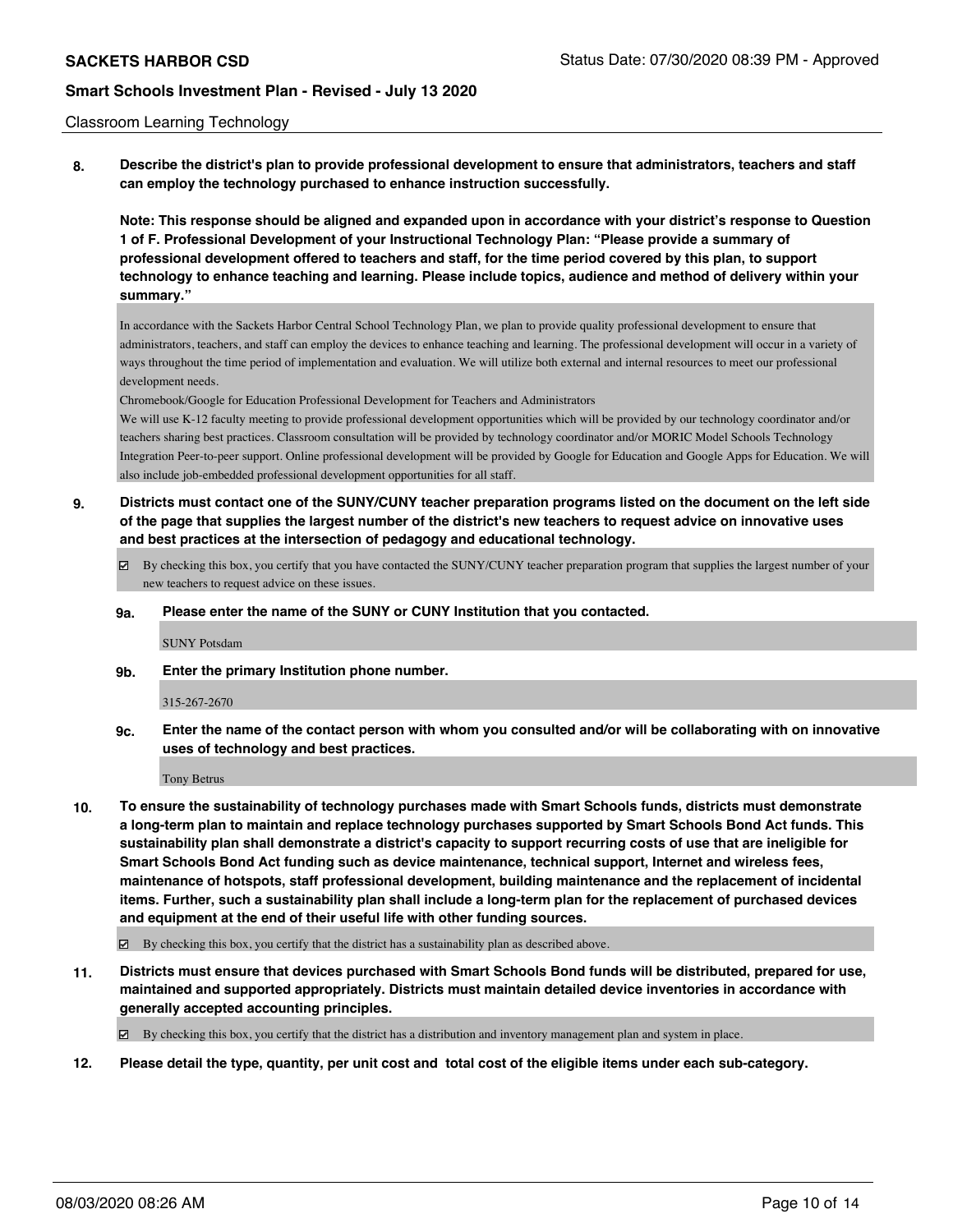Classroom Learning Technology

| Select the allowable expenditure | Item to be Purchased       | Quantity | Cost per Item | <b>Total Cost</b> |
|----------------------------------|----------------------------|----------|---------------|-------------------|
| type.                            |                            |          |               |                   |
| Repeat to add another item under |                            |          |               |                   |
| each type.                       |                            |          |               |                   |
| <b>Laptop Computers</b>          | Chromebooks                | 200      | 215.76        | 43,152.00         |
| <b>Other Costs</b>               | <b>Chromebook Licenses</b> | 200      | 25.00         | 5,000.00          |
|                                  |                            | 400      | 240.76        | 48,152            |

## **13. Final 2014-15 BEDS Enrollment to calculate Nonpublic Sharing Requirement (no changes allowed.)**

|            | l Public Enrollment | Nonpublic Enrollment | Total Enrollment | l Nonpublic<br>l Percentage |
|------------|---------------------|----------------------|------------------|-----------------------------|
| Enrollment | 450                 |                      | 450.00           | 0.00                        |

## **14. If you are submitting an allocation for Classroom Learning Technology complete this table.**

|                          | Public School Sub-Allocation | <b>Estimated Nonpublic Loan</b><br>Amount | Estimated Total Public and<br>Nonpublic Sub-Allocation |
|--------------------------|------------------------------|-------------------------------------------|--------------------------------------------------------|
|                          |                              | (Based on Percentage Above)               |                                                        |
| Interactive Whiteboards  | (No Response)                | 0.00                                      | 0.00                                                   |
| <b>Computer Servers</b>  | (No Response)                | 0.00                                      | 0.00                                                   |
| <b>Desktop Computers</b> | (No Response)                | 0.00                                      | 0.00                                                   |
| <b>Laptop Computers</b>  | 43,152.00                    | 0.00                                      | 43,152.00                                              |
| <b>Tablet Computers</b>  | (No Response)                | 0.00                                      | 0.00                                                   |
| Other Costs              | 5,000.00                     | 0.00                                      | 5,000.00                                               |
| Totals:                  | 48,152.00                    | 0                                         | 48,152                                                 |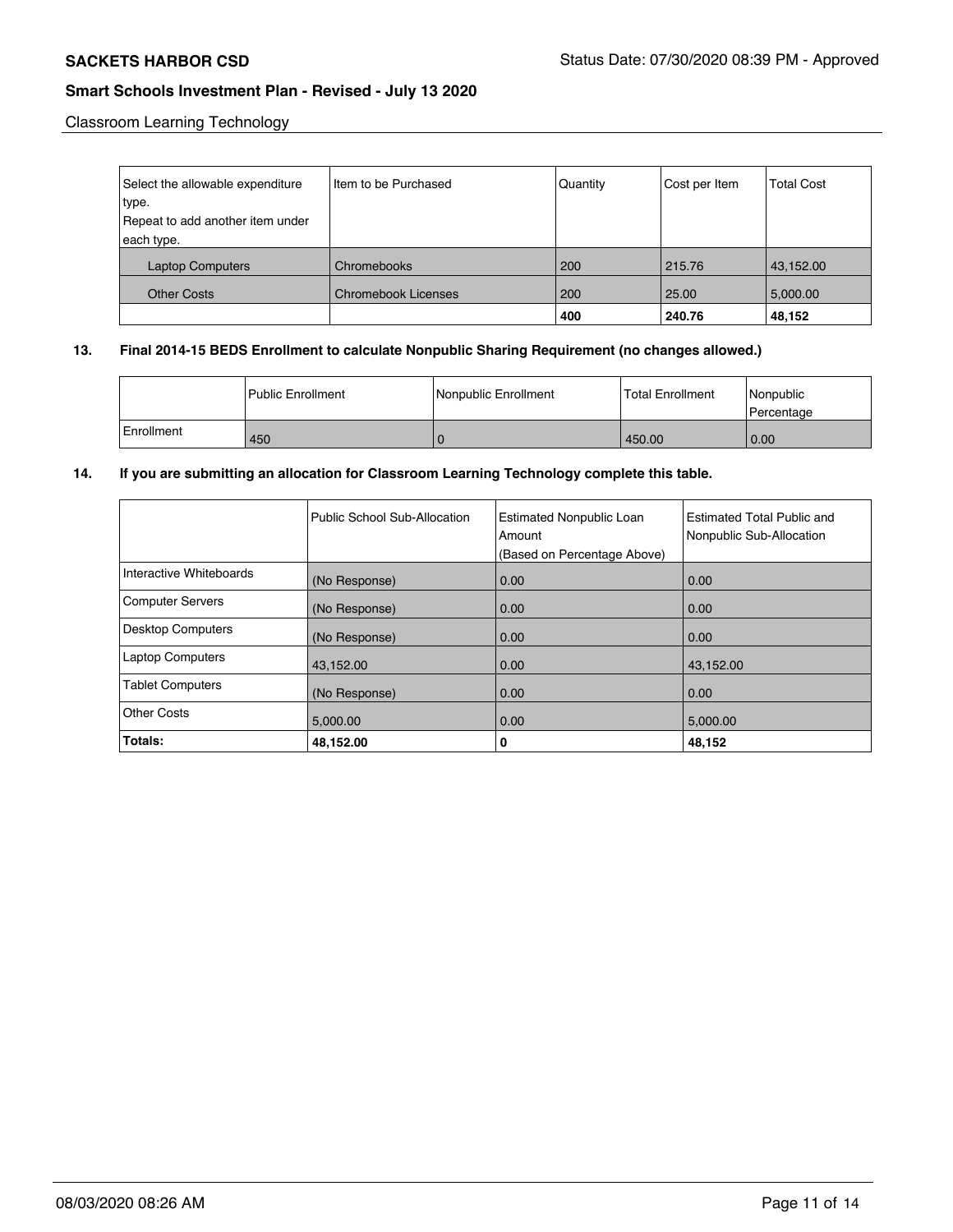### Pre-Kindergarten Classrooms

**1. Provide information regarding how and where the district is currently serving pre-kindergarten students and justify the need for additional space with enrollment projections over 3 years.**

(No Response)

- **2. Describe the district's plan to construct, enhance or modernize education facilities to accommodate prekindergarten programs. Such plans must include:**
	- **Specific descriptions of what the district intends to do to each space;**
	- **An affirmation that new pre-kindergarten classrooms will contain a minimum of 900 square feet per classroom;**
	- **The number of classrooms involved;**
	- **The approximate construction costs per classroom; and**
	- **Confirmation that the space is district-owned or has a long-term lease that exceeds the probable useful life of the improvements.**

(No Response)

**3. Smart Schools Bond Act funds may only be used for capital construction costs. Describe the type and amount of additional funds that will be required to support ineligible ongoing costs (e.g. instruction, supplies) associated with any additional pre-kindergarten classrooms that the district plans to add.**

(No Response)

**4. All plans and specifications for the erection, repair, enlargement or remodeling of school buildings in any public school district in the State must be reviewed and approved by the Commissioner. Districts that plan capital projects using their Smart Schools Bond Act funds will undergo a Preliminary Review Process by the Office of Facilities Planning.**

**Please indicate on a separate row each project number given to you by the Office of Facilities Planning.**

| Project Number |  |
|----------------|--|
| (No Response)  |  |
|                |  |

**5. Please detail the type, quantity, per unit cost and total cost of the eligible items under each sub-category.**

| Select the allowable expenditure | Item to be purchased | Quantity      | Cost per Item | <b>Total Cost</b> |
|----------------------------------|----------------------|---------------|---------------|-------------------|
| type.                            |                      |               |               |                   |
| Repeat to add another item under |                      |               |               |                   |
| each type.                       |                      |               |               |                   |
| (No Response)                    | (No Response)        | (No Response) | (No Response) | 0.00              |
|                                  |                      | υ             | 0.00          |                   |

**6. If you have made an allocation for Pre-Kindergarten Classrooms, complete this table. Note that the calculated Total at the bottom of the table must equal the Total allocation for this category that you entered in the SSIP Overview overall budget.**

|                                          | Sub-Allocation |
|------------------------------------------|----------------|
| Construct Pre-K Classrooms               | (No Response)  |
| Enhance/Modernize Educational Facilities | (No Response)  |
| <b>Other Costs</b>                       | (No Response)  |
| Totals:                                  | 0.00           |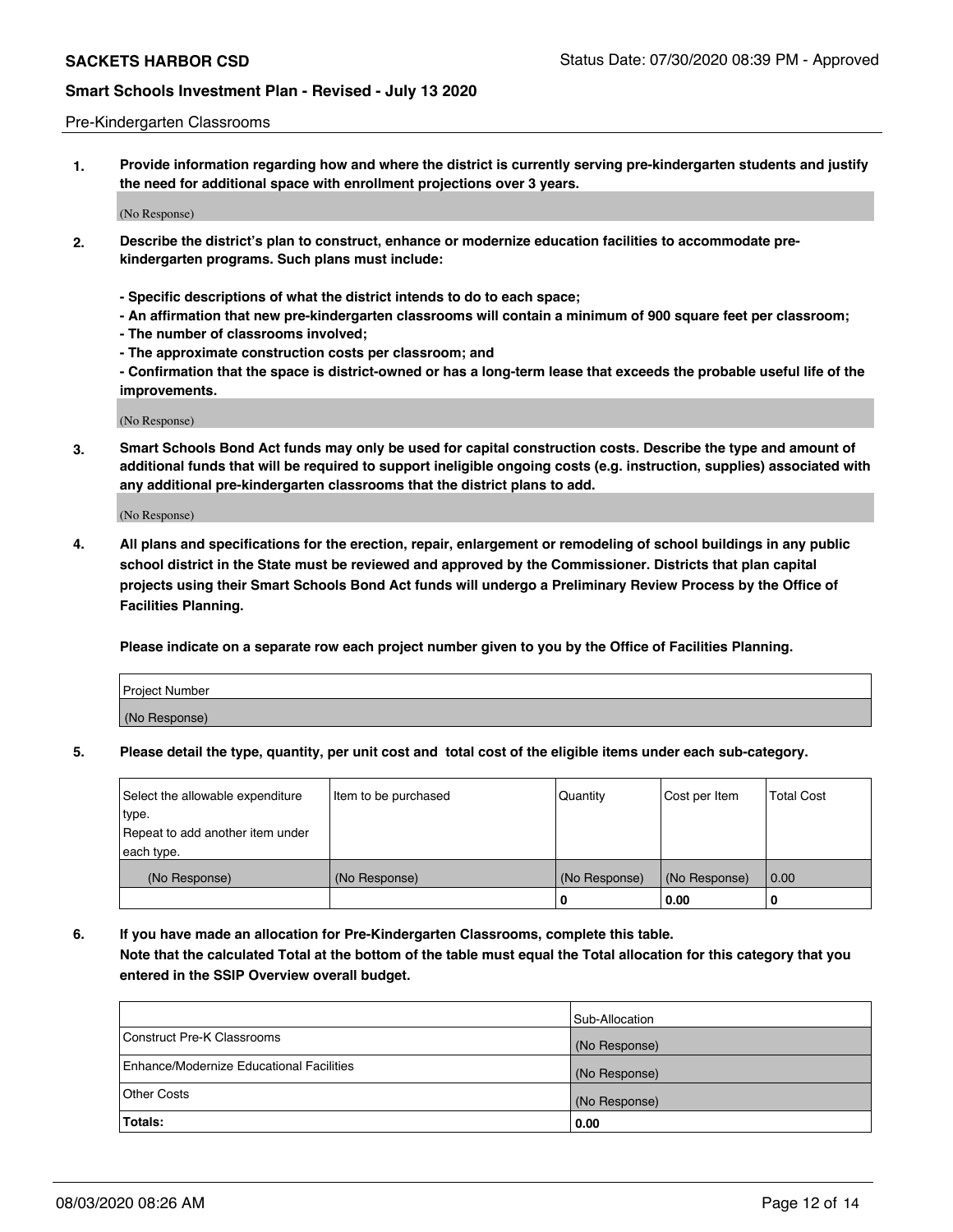Replace Transportable Classrooms

**1. Describe the district's plan to construct, enhance or modernize education facilities to provide high-quality instructional space by replacing transportable classrooms.**

(No Response)

**2. All plans and specifications for the erection, repair, enlargement or remodeling of school buildings in any public school district in the State must be reviewed and approved by the Commissioner. Districts that plan capital projects using their Smart Schools Bond Act funds will undergo a Preliminary Review Process by the Office of Facilities Planning.**

**Please indicate on a separate row each project number given to you by the Office of Facilities Planning.**

| Project Number |  |
|----------------|--|
|                |  |
|                |  |
| (No Response)  |  |
|                |  |

**3. For large projects that seek to blend Smart Schools Bond Act dollars with other funds, please note that Smart Schools Bond Act funds can be allocated on a pro rata basis depending on the number of new classrooms built that directly replace transportable classroom units.**

**If a district seeks to blend Smart Schools Bond Act dollars with other funds describe below what other funds are being used and what portion of the money will be Smart Schools Bond Act funds.**

(No Response)

**4. Please detail the type, quantity, per unit cost and total cost of the eligible items under each sub-category.**

| Select the allowable expenditure<br>∣type. | Item to be purchased | Quantity      | Cost per Item | <b>Total Cost</b> |
|--------------------------------------------|----------------------|---------------|---------------|-------------------|
| Repeat to add another item under           |                      |               |               |                   |
| each type.                                 |                      |               |               |                   |
| (No Response)                              | (No Response)        | (No Response) | (No Response) | 0.00              |
|                                            |                      | 0             | 0.00          |                   |

**5. If you have made an allocation for Replace Transportable Classrooms, complete this table. Note that the calculated Total at the bottom of the table must equal the Total allocation for this category that you entered in the SSIP Overview overall budget.**

|                                                | Sub-Allocation |
|------------------------------------------------|----------------|
| Construct New Instructional Space              | (No Response)  |
| Enhance/Modernize Existing Instructional Space | (No Response)  |
| Other Costs                                    | (No Response)  |
| Totals:                                        | 0.00           |